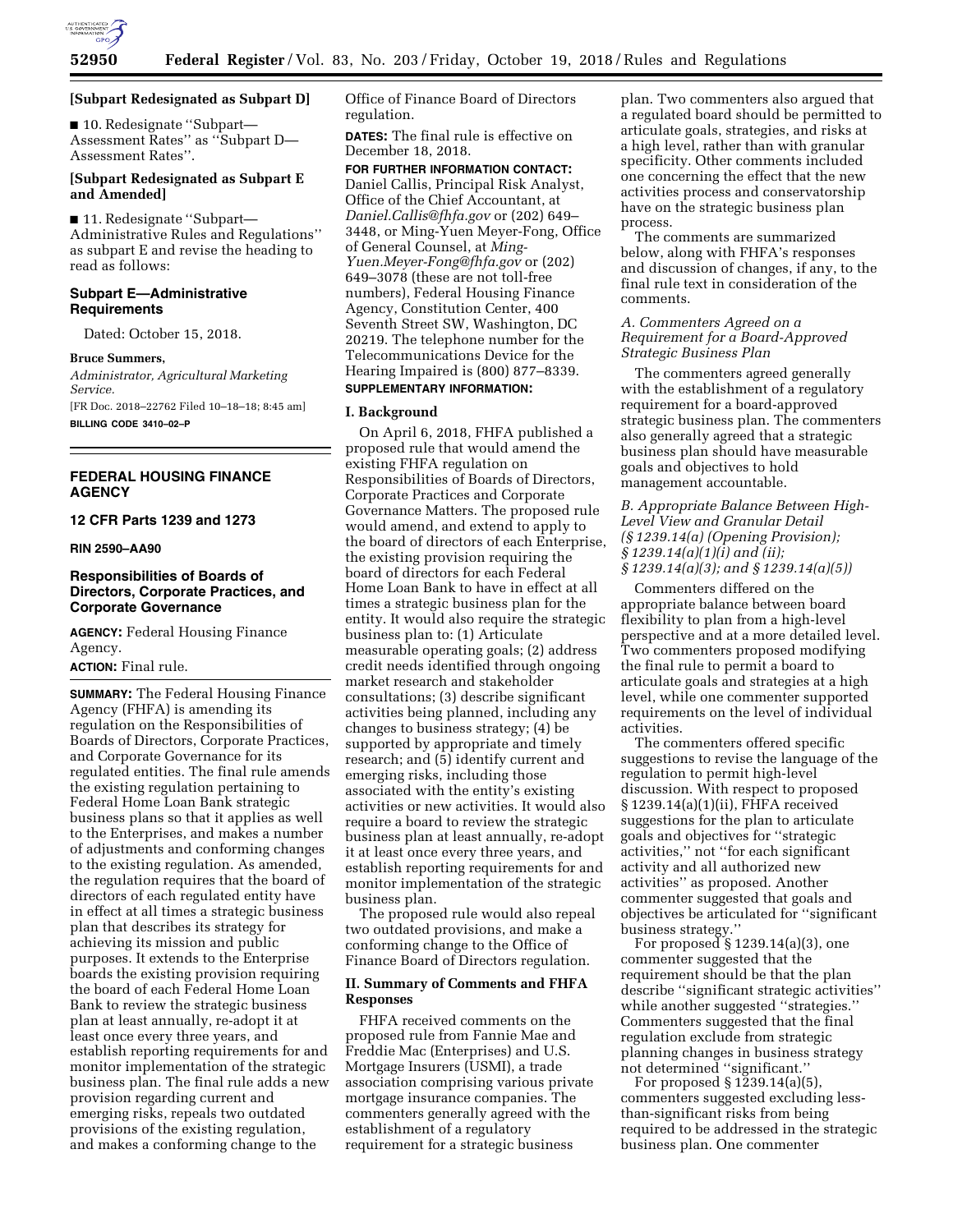suggested that the strategic business plan address significant risks associated with significant activities. Another similarly suggested that the rule should not require a strategic business plan to address risks, including significant risks, associated with activities that a board does not determine to be significant.

One commenter expressed concern that requiring the plan to address specific activities could be unworkable due to high numbers of Enterprise activities.

In contrast, another commenter supported strategic planning requirements for individual activities, and questioned a threshold prescribing planning only for ''significant'' activities, because the metric for ''significance'' remains too broad, and potentially excludes too much from board scrutiny or oversight. This commenter expressed that strategic planning for individual activities and authorized new activities would facilitate a board's monitoring and review of individual activities and market footprint. The same commenter also suggested the rule apply metrics such as stress testing to Enterprise activities to assess their risks.

*FHFA Response:* A strategic business plan articulates a regulated entity's long-term vision, and aligns it with the entity's risk management framework, statutory mission, and public purposes. A strategic business plan also articulates a regulated entity's roadmap for achieving its goals.

The management of a regulated entity shall be ''by or under the direction'' of its board of directors, and the board has ''ultimate responsibility'' of oversight over the entity, which responsibility may not be delegated to management.1 FHFA recognizes that requirements that are too specific may in some instances involve the board unnecessarily in operational details that it could have otherwise determined to delegate in the absence of such requirements. FHFA also recognizes that granular requirements could mean unwieldy numbers of activities for a strategic business plan to address. Given the interest in avoiding board distraction in its strategic planning by unnecessary or unhelpful operational details, FHFA declines to modify the rule to require strategic goals to be articulated at the level of every existing activity or authorized new activity, regardless of the activity's significance.

On the other hand, requirements that are too high-level may not provide a board with a sufficient view of the risks

of the goals and of strategies deployed to achieve those goals. To support board planning at a meaningful level of involvement, FHFA also declines to modify the rule to permit strategic goals to be articulated at the highest level of generality. FHFA seeks an appropriate balance in the final rule, necessary to support a board's efforts in setting strategic goals, determining a safe and sound strategy to meet those goals, and overseeing execution. The final rule uses a threshold of ''significant'' activities.2

A threshold of ''significant'' activities would avoid requiring a board to engage with activities that the board does not determine are significant. The rule does not require a board to perform, by itself, every task necessary to determine those activities that are significant. Instead, subject to its duties, a board may set parameters for senior management to apply in identifying activities that the board considers to be significant activities. These parameters could relate to the risks posed by an activity, including whether the activity contributes to or deviates from the entity's strategic goals, statutory mission, and public purposes. They could also relate to any increased scaling of the activity, either planned or in execution.

The final rule does not require specific metrics to address expansion or contraction of activities in response to the entity's mission, public purposes and market assessment. Subject to its duties under applicable law in the absence of specific regulatory requirements, a board will determine, or

Similarly, the Federal Reserve Board's recent proposed supervisory guidance cited by Freddie Mac provides that a ''clear strategy includes sufficient detail to enable senior management to identify the firm's strategic objectives; [and] to create an effective management structure, implementation strategies, plans and budgets for each business line''). 82 FR 37219, 37224 (Aug. 9, 2017). The Federal Reserve Board's proposed guidance thus provides that a strategic plan is expected to communicate to senior management the board's priorities, objectives, and strategies in sufficient detail for senior management to allocate resources appropriately to each business line.

oversee the determination of, any such appropriate metrics.

The final rule in the opening provision of § 1239.14(a), which establishes a general requirement for a strategic business plan, is revised to require a strategic business plan to describe how the ''significant'' business activities of the regulated entity will achieve a regulated entity's mission and public purposes. Though FHFA did not receive specific comments to the proposed opening provision of § 1239.14(a), FHFA made the final rule revision to the opening provision based on comments it received on this issue.

The final rule is also revised at § 1239.14(a)(1)(i) and (ii) to state that a board's strategic business plan shall articulate measurable goals and objectives. Also, the proposed reference to ''operating'' is deleted so that a plan is not required, or limited, to articulate ''operating'' goals and objectives. Section 1239.14(a)(1)(ii) is revised to clarify that a plan articulate measurable goals and objectives also for ''significant'' authorized new activities. As a result of this revision, a plan would not be required to address authorized new activities that are not determined to be significant activities. A parallel change was not made to § 1239(a)(1)(i), the provision applying to the Banks. The FHFA regulation covering new business activities process for the Banks already contains a determination that the activity ''entails material risks . . .'' 12 CFR 1272.1. If FHFA were to amend the regulations regarding Enterprise new activities and new products to include a threshold equivalent to the ''significant'' activities threshold used in the final rule, FHFA may consider taking a similar approach for the Enterprises in  $\S 1239.14(a)(1)(ii)$  that it does for the Banks in  $\S 1239.14(a)(1)(i)$ .

At § 1239.14(a)(3), the revised final rule requires a plan to describe any ''significant'' changes to business strategy that are planned, and not just any change to business strategy. As a result of this revision, a board is not required to address changes to business strategy that the entity is planning to undertake that it does not determine to be significant.

At § 1239.14(a)(5), the revised final rule requires a strategic business plan to identify current and emerging risks associated with the regulated entity's ''significant'' activities, existing or new. The revised final rule also requires that a plan discuss how the entity intends to address such risks, *i.e.,* those risks associated with the entity's significant activities, while furthering its public purposes and mission in a safe and sound manner. The final rule does not

<sup>1</sup>*See* 12 CFR 1239.4(a).

<sup>2</sup>This approach is consistent with the standards of other regulators of large financial institutions cited by Freddie Mac. *See, e.g.,* 12 CFR part 30, appendix D, III.B. (OCC) (''A covered bank's board of directors should actively oversee the covered bank's risk-taking activities and hold management accountable for adhering to the risk governance framework''); Federal Reserve Board, Consolidated Supervision Framework for Large Financial Institutions (July 2014), 2124.05.3.2 (each firm's board of directors should ''maintain a clearly articulated corporate strategy and institutional risk appetite. The board should set direction and oversight for revenue and profit generation, risk management and control functions, and other areas essential to sustaining the consolidated organization . . .'').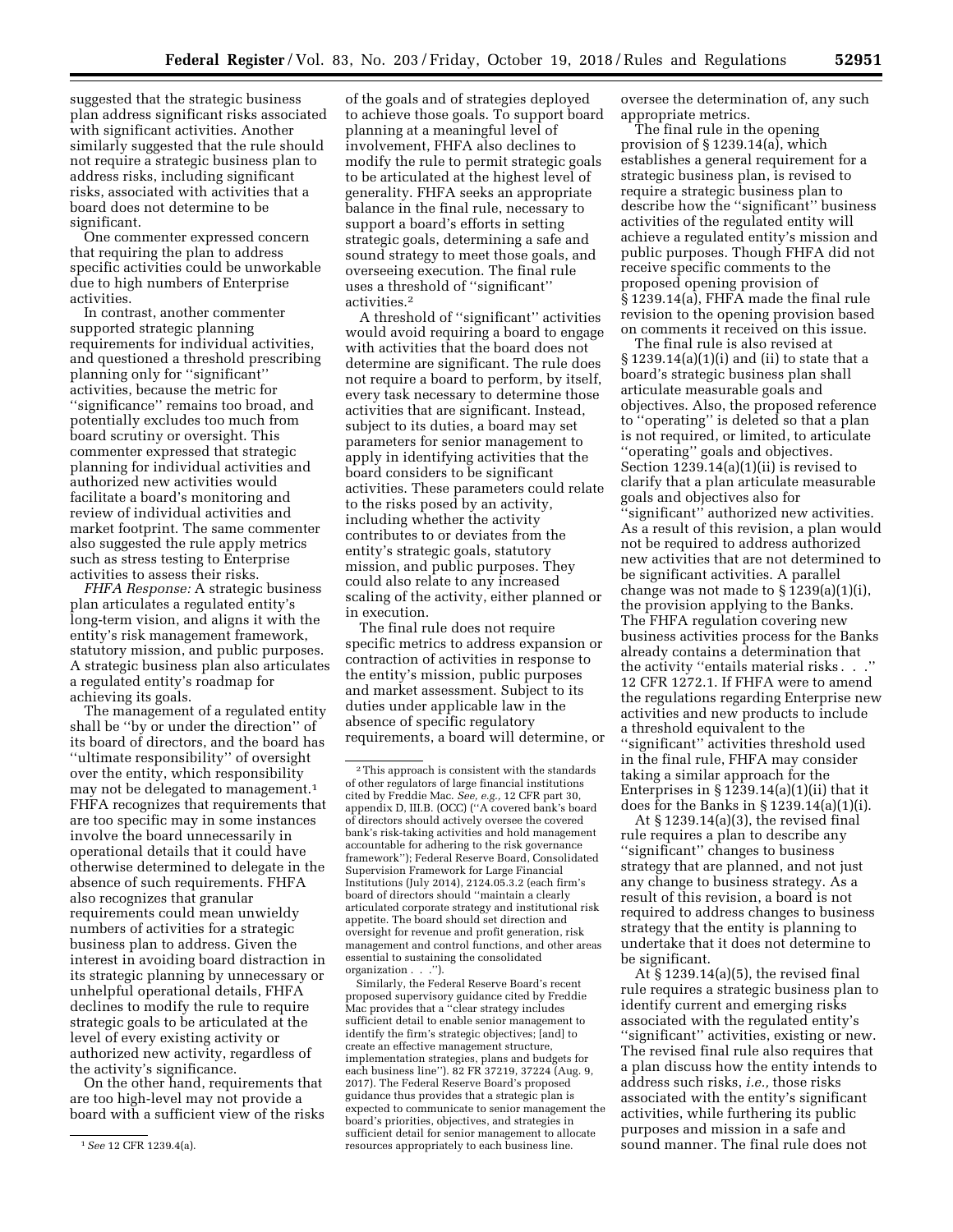require the board to address risks associated with activities that have not been determined to be significant.

# *C. Differences in Roles Between Board and Management (§ 1239.14(a)(2); § 1239.14(a)(4)(ii))*

FHFA received comments that the proposed rule would impose on the board duties more appropriate for management, and that the final rule should preserve the distinct division of roles between board and management.

The comments arose in the context of the proposed requirements that the strategic business plan discuss credit needs and opportunities identified through market research and stakeholder consultation, and be supported by appropriate and timely research and analysis of relevant market developments. Specific comments suggested that any research and analysis supporting the strategic business plan be as Enterprise management deems appropriate.

*FHFA Response:* The management of a regulated entity shall be ''by or under the direction'' of its board of directors, and the board has ''ultimate responsibility'' of oversight over the entity, which responsibility may not be delegated to management.3 Except for a board's ultimate responsibility for oversight of the regulated entity, the board has authority to delegate responsibilities to management and to determine the scope of responsibilities delegated to management.

The proposed rule at § 1239.14(a)(2) does not affect a board's authority, require the board to conduct market research and stakeholder consultations, or prescribe the manner in which such research and consultation must be conducted. The proposed rule does not prohibit a board from delegating market research and stakeholder consultations, consistent with the board's duties. The final rule adopts  $\S 1239.14(a)(2)$  as proposed.

Similarly, the proposed rule at § 1239.14(a)(4)(ii) does not require the board to conduct research and analysis of market developments, or prescribe the type of research and analysis. The proposed rule does not affect the board's authority to determine what research and analysis is appropriate to support the plan. Nor does the proposed rule affect the board's authority to assign research to senior management, while overseeing that it is done to the board's satisfaction.

In addition, while Fannie Mae objected to the reference to timely research in § 1239.14(a)(4)(ii), the

purpose of that reference is to specify that the supporting research be suitably timed for the plan, and that the research is not stale or expired.

The final rule adopts § 1239.14(a)(4)(ii) as proposed.

# *D. Comment Suggested Principles-Based Approach Due to Differences Between the Banks and the Enterprises*

FHFA received a comment that the minimum requirements for a strategic business plan adapted from existing requirements applying to the Federal Home Loan Banks are not appropriate for the Enterprises. Specifically, the commenter asserted that, unlike the Banks, the Enterprises are SECregistered, publicly-traded, and operating under New York Stock Exchange requirements. The commenter further noted that the Enterprises are larger than the Banks and securitize mortgages as their core business model.

*FHFA Response:* The commenter's point in noting these differences is that the final rule should take a principlesbased approach, not a prescriptive approach. The final rule does not prescribe board functions, such as engaging in market research. The revised final rule also does not prohibit the board from delegating functions, other than its ultimate oversight function, to senior management. In fact, the operative requirement in the revised final rule, which is unchanged from the proposed rule, is for a board to ''adopt and have in effect at all times a strategic business plan for the regulated entity.'' The differences noted by the commenter do not adversely affect the Enterprises. The differences also do not diminish the traditional role that a board plays in setting strategic goals for the entity, and holding management responsible for executing on the plan.

# *E. The Final Rule Requirements Do Not Apply to Diversity and Inclusion Strategic Plans*

FHFA received a comment that the final rule should not apply to diversity and inclusion strategic plans, which are addressed specifically by 12 CFR 1223.21(b), (d), and (e).

*FHFA Response:* FHFA agrees that the diversity and inclusion strategic plans are subject to separate regulatory requirements. Therefore, this final rule does not apply to such plans. Moreover, the final rule does not prohibit a regulated entity from incorporating its diversity and inclusion strategic plan into its strategic business plan, which is expressly permitted under 12 CFR 1223.21(b)(8).

## *F. Strategic Business Plan To Address Current and Emerging Risks (§ 1239.14(a)(5))*

The commenters also differed on whether the strategic business plan should address current and emerging risks. With respect to proposed § 1239.14(a)(5), FHFA received a comment that, while current risks may be ascertainable, emerging risks may not be knowable at the outset of a multi-year strategic planning process. Another commenter expressed support for a requirement that the strategic business plan address current and emerging risks.

*FHFA Response:* FHFA acknowledges that while it may be challenging for the board to ascertain emerging risks associated with significant activities at the outset of a multi-year strategic planning process, it should not preclude a board from exercising its duty of care to plan for such risks. A board's goals in strategic planning includes assessing the entity's goals to determine whether they align with the entity's public purposes and mission, and strategies for execution to identify any risks and determine whether the strategies are safe and sound and align with the entity's risk management framework.4 A core part of a board's strategic responsibility for the health and prosperity of a company is to look into the future insofar as it can be done, to assess what risks may be approaching.

With the revision discussed above at II.B., the final rule otherwise adopts, as proposed, the provision on emerging risks and furthering the entity's public purposes and mission in a safe and sound manner.

## *G. The Final Rule During Conservatorship*

A commenter asked how conservatorship and 12 CFR part 1253 (Prior Approval for Enterprise Products) affects the final rule, how FHFA views the relationship between its conservatorship and regulatory obligations, and how its processes and decisions regarding activities and products are consistent with FHFA's role as conservator. A commenter suggested that FHFA issue guidance on how the final rule would apply to ''significant activities'' in light of 12 CFR part 1253.

<sup>3</sup>*See* 12 CFR 1239.4(a).

<sup>4</sup>A similar approach is taken by the OCC in its Guidelines, cited by Freddie Mac, establishing ''heightened standards'' for certain large insured financial institutions. Specifically, the OCC guidance provides that the strategic plan cover at a minimum a three-year period and contain ''a comprehensive assessment of risks that currently have an impact on the covered bank or that could have an impact on the covered bank during the period covered by the strategic plan.'' 12 CFR part 30, App. D, sec. D.1.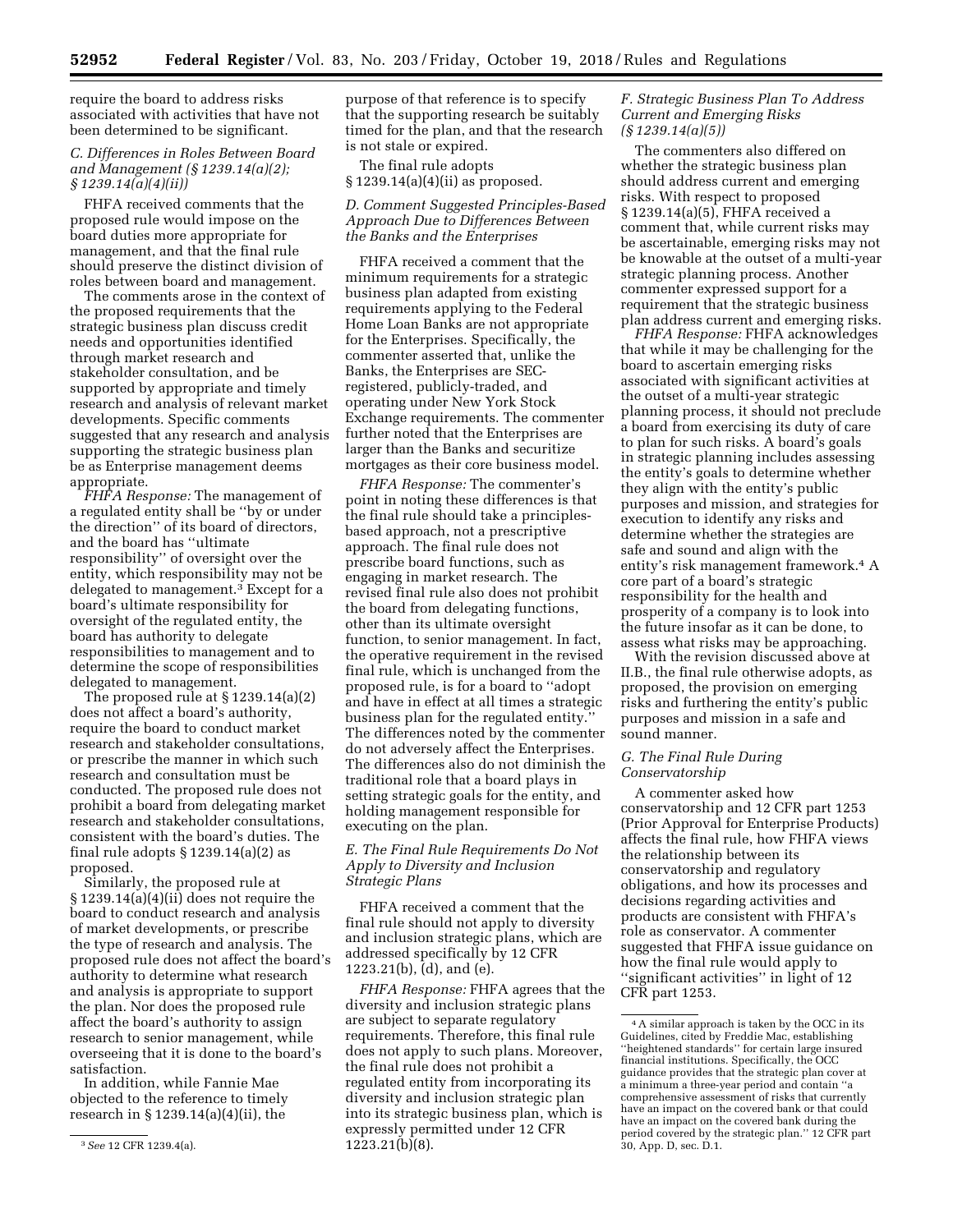*FHFA Response:* As FHFA noted when it most recently adopted its corporate governance regulation, the regulation was not intended to address conservatorship matters. 80 FR 72327, 72328 (Nov. 19, 2015). Rather, the regulation was intended to address matters of corporate practice and governance at the regulated entities, and was adopted consistent with FHFA's regulatory authority under the Safety and Soundness Act.

Separately, pursuant to its conservatorship authority, FHFA has provided for Enterprise boards to exercise the functions of management oversight that exist under applicable law and regulation, including FHFA's corporate governance regulation at 12 CFR part 1239. Although the Enterprises remain in conservatorship, their boards of directors have been operating under FHFA regulations, including most recently 12 CFR part 1239, that govern board members outside of conservatorship, except as modified by the conservator. Therefore, under this final rule, the board of directors at each Enterprise is required to adopt and have in effect a strategic business plan.

The Enterprise new activities process (12 CFR part 1253) and the final rule both reference ''new activity.'' However, they use the term for different supervisory purposes. Part 1253 defines new activities inclusively to support determination of new products, while the final rule establishes strategic plan requirements involving ''significant'' new activities, which is a smaller subset of new activities. In addition, the Enterprise new activities process is separate from the strategic business plan process. For example, the Enterprise new activities process may result in the review and authorization of new activities that are not required to be addressed in the strategic business plan because the board does not determine them significant. Similarly, a strategic business plan may address significant activities that are not new activities.

The availability or denial of individual new activities may augment or limit a regulated entity's tools for meeting its chosen strategic goals. A strategic business plan could help identify significant activities on which the regulated entity plans to rely to achieve its strategic goals. It could also help identify alternative strategies that may be safer and more effective, and to explain the role, relevance, and risks of significant activities that the regulated entity is planning to undertake.

However, FHFA decisions relating to new activities do not affect a board's *process* for developing and adopting a strategic business plan. Given that

strategic planning and new activities processes operate separately, guidance explaining the connection between the two rules and processes is inappropriate at this time.

### **III. Final Rule**

## *A. Overview*

The final rule retains the general requirement for a strategic business plan to address activities the board determines significant. Clarifying revisions are made to specific provisions.

In addition, the final rule requires a strategic business plan to articulate measurable goals, address credit needs and market opportunities, describe significant activities being planned including significant changes in business strategy, be supported by appropriate and timely research, and identify current and emerging risks. It also requires a board to review the strategic business plan at least annually, re-adopt it at least once every three years, and establish reporting requirements for and monitor implementation of the strategic business plan. The final rule also repeals two outdated provisions that required Bank strategic business plans to include quantitative performance goals for Bank products related to multifamily housing and to community financial institution collateral, and that required related reporting. It also makes a conforming change to the Office of Finance Board of Directors regulation.

#### *B. Section-by-Section Analysis*

*§ 1239.14(a)—opening provision:* The final rule is revised to add ''significant'' to circumscribe the business activities that a strategic business plan is required to describe. Thus, a board of directors is required to adopt and have in effect at all times a strategic business plan that describes how the ''significant'' business activities of the regulated entity will achieve its mission and public purposes consistent with its authorizing statute, the Safety and Soundness Act, and, in the case of a Bank, 12 CFR part 1265. The focus of the requirement is on those business activities a board determines significant.

*§ 1239.14(a)(1)(i):* The final rule deletes ''operating'' to provide that, in the case of a Bank, a strategic business plan is required to articulate measurable goals and objectives for each significant business activity and all authorized new business activities. As a result of the revision, the focus of the requirement is on measurable goals and objectives.

*§ 1239.14(a)(1)(ii):* The final rule deletes ''operating'' and replaces ''all''

with "significant" to provide that, in the case of an Enterprise, a strategic business plan is required to articulate measurable goals and objectives for each significant existing activity and for significant authorized new activities. As a result of the revision, the focus of the requirement is on measurable goals and objectives for significant activities, both existing and new.

*§ 1239.14(a)(2):* The final rule adopts paragraph 1239.14(a)(2) as proposed.

*§ 1239.14(a)(3):* The final rule adds "significant" to provide that a strategic business plan is required to describe any significant activities in which the regulated entity is planning to be engaged, including any significant changes to business strategy or approach that the regulated entity is planning to undertake. As a result of the revision, the requirement to describe any significant activities in which the regulated entity is planning to be engaged includes significant changes to business strategy or approach that the entity is planning to undertake.

*§ 1239.14(a)(4)(ii):* The final rule adopts  $\S 1239.14(a)(4)(ii)$  as proposed.

*§ 1239.14(a)(5):* The final rule deletes ''including those'' and adds ''significant'' to provide that a strategic business plan is required to identify current and emerging risks associated with the regulated entity's significant existing activities or new activities, and to discuss how it plans to address such risks while furthering its public purposes and mission in a safe and sound manner. As a result of the revision, the focus of the requirement is on risks associated with the entity's significant activities, existing or new.

*§ 1239.14(b):* The final rule adopts § 1239.14(b)(1) and (2) as proposed and makes a conforming change to § 1239.14(b)(3) by deleting ''operating'' to provide that each board of directors establish management reporting requirements and monitor implementation of the strategic business plan and the goals and objectives contained therein.

*§ 1273.8(d)(2):* Section 1273.8(d)(2) of the Office of Finance Board of Directors regulation makes a conforming change to update the reference from ''§ 1239.31'' to ''§ 1239.14.'' The amendment is adopted as proposed.

# *C. Consideration of Differences Between the Banks and the Enterprises*

When promulgating regulations that relate to the Banks, section 1313(f) of the Safety and Soundness Act requires FHFA to consider the differences between the Banks and the Enterprises with respect to the Banks' cooperative ownership structure, mission of